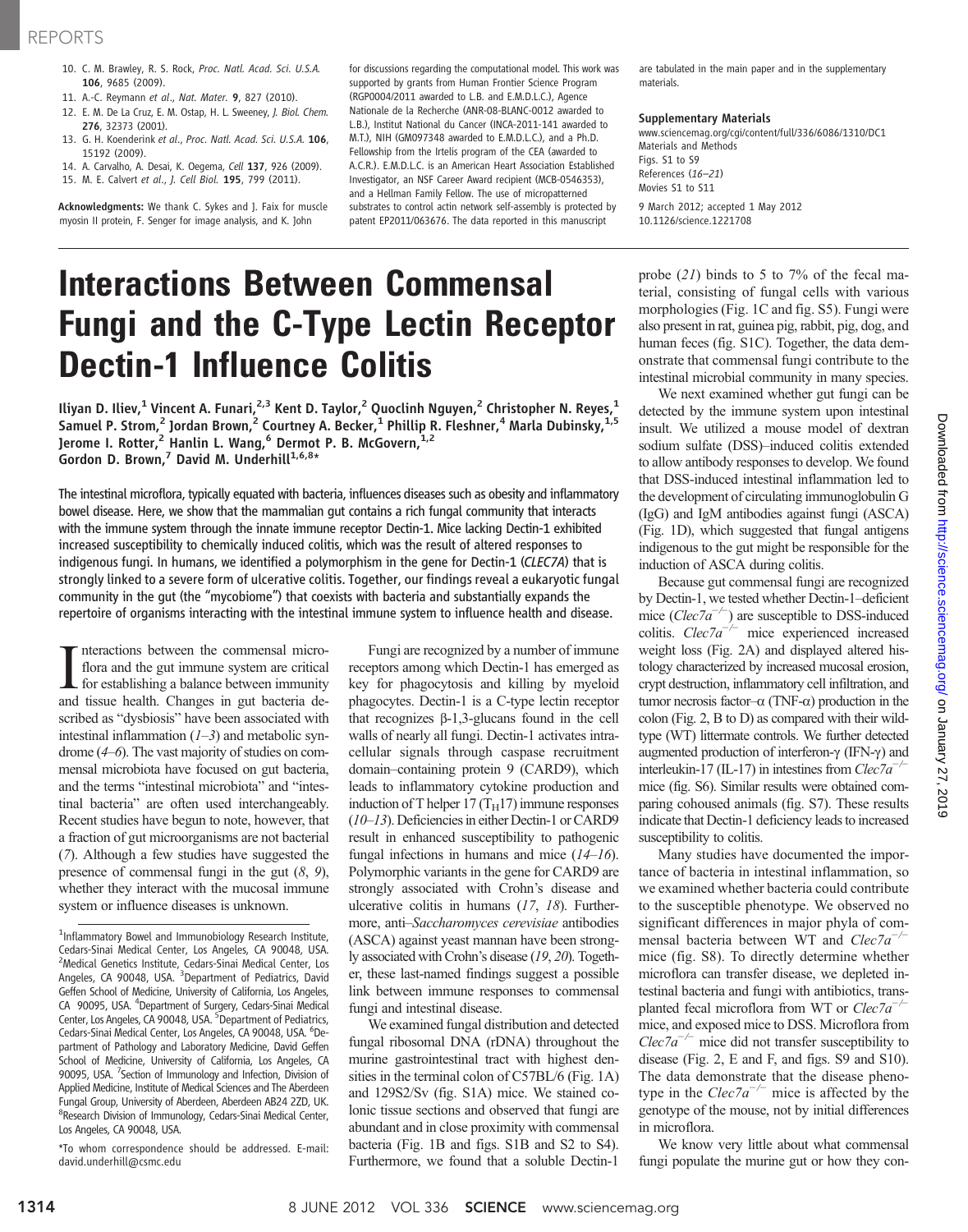tribute to colitis in Dectin-1 deficiency. To define the mouse intestinal fungal microbiome, we isolated DNA from murine feces, amplified the internal transcribed spacer region (ITS1-2) of fungal rDNA, and performed high-throughput sequencing (22). Combining data from 23 mice, we obtained >30 Mb of raw data from 454 pyrosequencing and >2.2 Gb of raw data from Illumina genome analyzer (GA) sequencing, together containing >1.3 million individual sequences that passed quality control. Detailed analysis identified >100 different well-annotated fungal species representing at least 50 genera, which illustrated the fungal diversity. In addition, we identified >100 novel and/or unannotated fungi representing the large uncharacterized nature of the mycobiome in the gut (figs. S11

Naive DSS treated

Body weight (%)

Body

 $(%)$ 

Histology score

Histology score

and S12). Note that 97.3% of all the fungal sequences identified belonged to 10 fungal species, with 65.2% of the sequences belonging to a single fungus: Candida tropicalis (Fig. 3A and fig. S13). We found 7 of the 20 most common gut fungi also in mouse food (fig. S13 and S14). These accounted, however, for only 1.5% of total fungi in the intestines, which suggests that highly represented fungal species are indigenous to the gut.

Many studies have shown that intestinal inflammation can lead to changes in commensal bacteria that affect the host  $(1, 2, 23)$ . Whether colitis affects the makeup of the commensal mycobiome is unknown. One study has reported increased fungal burden in intestines of Crohn's disease patients (9), and another has shown increased colonization with exogenously added



C. albicans during DSS colitis in mice (24). Notably, we found that, during colitis in Clec7a<sup>-</sup> mice the proportion of opportunistic pathogenic fungi including Candida and Trichosporon increases, whereas nonpathogenic Saccharomyces decreases (Fig. 3B and fig. S15). Examination of colons revealed that fungi invade inflamed tissues in DSS-treated  $Clec7a^{-/-}$  mice but remain in the lumen of DSS-treated WT mice (Fig. 3C and fig. S16). These data are consistent with the observation that intestinally conditioned  $Clec7a^{-/-}$  dendritic cells are less capable of killing C. tropicalis in vitro (Fig. 3D). Together, the data suggest that Dectin-1 deficiency leads to altered immunity to commensal fungi in the gut.

Given that *C. tropicalis* is an opportunistic pathogen, we further analyzed its role during

Fig. 1. Commensal fungi are present in the intestine and are recognized by Dectin-1. (A) Prevalence of fungi in mucosa isolated from ileum, cecum, proximal (prox) and distal (dist) colon of C57BL/6J mice. ITS1-2 rDNA level was analyzed by quantitative polymerase chain reaction and normalized to  $\beta$ -actin DNA. (B) Visualization of commensal fungi in the intestine. Colon sections were stained with a soluble Dectin-1 probe

(sDEC-1) and counterstained with 4′,6′-diamidino-2 phenylindole (DAPI). The DAPI signal has been amplified in (B, bottom) to show that DAPI-stained bacteria and fungi are in close proximity to each other. (C) Intestinal fungi are recognized by Dectin-1. Fecal pellets were homogenized and labeled with sDEC-1 in the presence (gray histogram) or absence (black histogram) of laminarin (a soluble b-glucan) to block specific binding. Binding was assessed by flow cytometry (left panels). Dectin-1–binding fungi were sorted (right) and visualized by confocal microscopy. (D) ASCA generation after DSS colitis. Mice were exposed twice to 2.5% DSS-supplemented water for 7 days each

separated by 2 weeks of recovery. Serum samples were collected before DSS treatment (day 0) and 2 weeks after the last DSS cycle (42 days total), and ASCA IgM and IgG were measured by enzyme-linked immunosorbent assay (ELISA). Each symbol represents a mouse, all error bars indicate the SD; unpaired t test,  $*P$  < 0.05. All data are representative of at least two independent experiments with



Fig. 2. Dectin-1 regulates the severity of colitis. WT and  $Clec7a^{-/-}$  littermates were treated with 2.5% DSS for 7 days and kept on water for 4 additional days. Colitis progress and severity were assessed by measuring body weight during treatment (A), histology (**B** and **C**), and TNF- $\alpha$  production in the colon (D) on day 11. (E and F) WT and  $Clec7a^{-1}$ mice were given an antibiotic cocktail including fluconazole for 3 weeks, given a transplant as indicated (red) with fecal microflora from WT or Clec7a<sup> $-/-$ </sup> mice, and treated with DSS as in (A). Disease severity was accessed by histology score (E) and by cytokine production stimulated by antibodies against CD3 and CD28 in large-intestine lamina propria (LI-LP) and MLN T cells (F). Each symbol represents a different mouse. One of four independent experiments is shown. Error bars, SD; \*P < 0.05,  $*$ *\** $P$  < 0.01.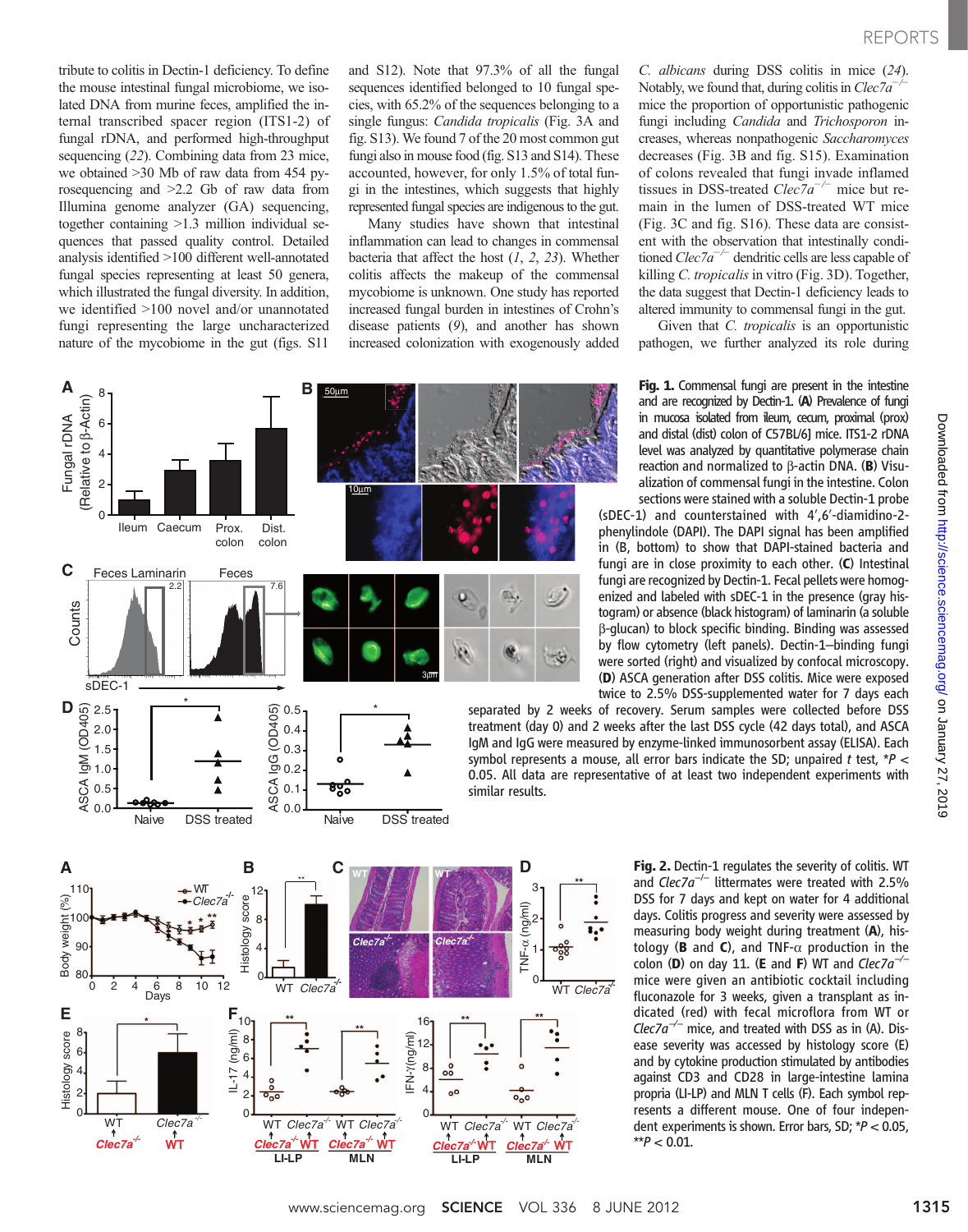colitis. We supplemented mice with C. tropicalis and subjected them to DSS. (See fig. S17A for dosing schedule.) For comparison, another group of mice was supplemented with S. fibuligera, a nonpathogenic fungus that, like C. tropicalis, grows in yeast and filamentous forms and is recognized by Dectin-1 (fig. S18). Colitis symptoms including weight loss, crypt loss, and inflammatory cell infiltration were more severe in  $Clec7a^{-/-}$  mice supplemented with C. tropicalis compared with the  $Clec7a^{-/-}$  controls (Fig. 3E and fig. S17, B



Fig. 3. Defining the fungal microbiome and characterizing the specific role of Dectin-1–mediated host defense during colitis. (A) DNA was isolated from murine feces, and mycobiome analysis was performed using Roche 454 and Illumina GA sequencing of ITS1-2 rDNA. The taxonomic distribution of the most abundant fungal genera is shown (large pie chart), and the species breakdowns for major groups are provided (small pie charts). (B) Quantitative analysis of the major intestinal fungal genera in WT and  $Clec7a^{-/-}$  mice before and after treatment with DSS. Illumina GA data were analyzed and presented as relative percentage of dominant fungal genera (n = 16 mice). (C) Fungal invasion of colonic tissue in Clec7a<sup> $-/-$ </sup> mice during colitis. Colon sections from WT and  $Clec7a^{-/-}$  mice before and after colitis

and C). In contrast,  $C$ . tropicalis supplementation did not aggravate colitis in WT mice. Consistent with the pathology, we detected increased IL-17 and IFN- $\gamma$  production by T cells from the mesenteric lymph nodes (MLNs) and colons of  $Clec7a^{-/-}$  mice supplemented with C. tropicalis (fig. S17, D and E), as well as increased message for TNF- $\alpha$ , IL-23p19, IL-17a, Cxcl2, and defensins in colons (fig. S19). This correlated with higher loads of C. tropicalis in the intestines of DSS-treated *Clec7a<sup>−/−</sup>* mice (fig. S20B). In con-

*Trichosporon*

trast, S. fibuligera supplementation did not contribute to colitis pathology (Fig. 3E and figs. S17 and S19), and fungal loads were unchanged (fig. S20C). The data suggest that an inability of  $Clec7a^{-/-}$  mice to mount effective immune responses to specific intestinal fungi creates conditions that promote inflammation.

To determine whether the altered fungal burden during colitis contributes to disease severity in the absence of Dectin-1, we suppressed fungal growth with fluconazole, a specific antifungal



were stained with the sDEC-1 probe and counterstained with DAPI. (D) Intestinally conditioned dendritic cells were incubated with live C. tropicalis, and killing was assessed after 6 and 18 hours. (E) Histology score of WT and Clec7a<sup>-</sup> mice supplemented or not with four doses of C. tropicalis or S. fibuligera every other day, and then treated with 2.5% DSS for 7 days and kept on water for 4 additional days. Data are representative of at least two independent experiments with similar results. Error bars, SD;  $*P < 0.05$ ,  $*P < 0.01$ .



**Fig. 4.** Antifungal therapy ameliorates colitis in Clec7a<sup> $-/-$ </sup> mice, and CLEC7A associates with UC severity in humans. (A) WT and  $Clec7a^{-/-}$  mice were given fluconazole in their drinking water for total of 14 days (starting 2 days before the induction of DSS colitis), and body weight was measured. Weight loss is shown in (A) ( $P < 0.05$ ). Histology score (B), the percentage of IL-17- and IFN- $\gamma$ –producing CD4<sup>+</sup> T cells in LI-LP (C), and IL-17 and IFN- $\gamma$  production in MLNs (D) were determined 4 days after the 7 days of DSS treatment. Each symbol represents a different mouse. One of three independent experiments

with similar results is shown. Error bars, SD;  $*P < 0.05$ ,  $*P < 0.01$ . (E) Specific CLEC7A haplotypes associate with MRUC. Haplotypes were formed from rs2078178 and rs16910631 using PHASE v2.3. Haplotypes listed as "other combinations" were those that could not be reliably determined (posterior P <sup>&</sup>lt; 0.95). (F) The CLEC7A "AG/AG" haplotype associates with severity of disease as indicated by patients' earlier progression to colectomy. Haplotypes were tested for association with time to surgery by fitting the MRUC to non-MRUC ratio and time to surgery with a Cox proportional hazards model.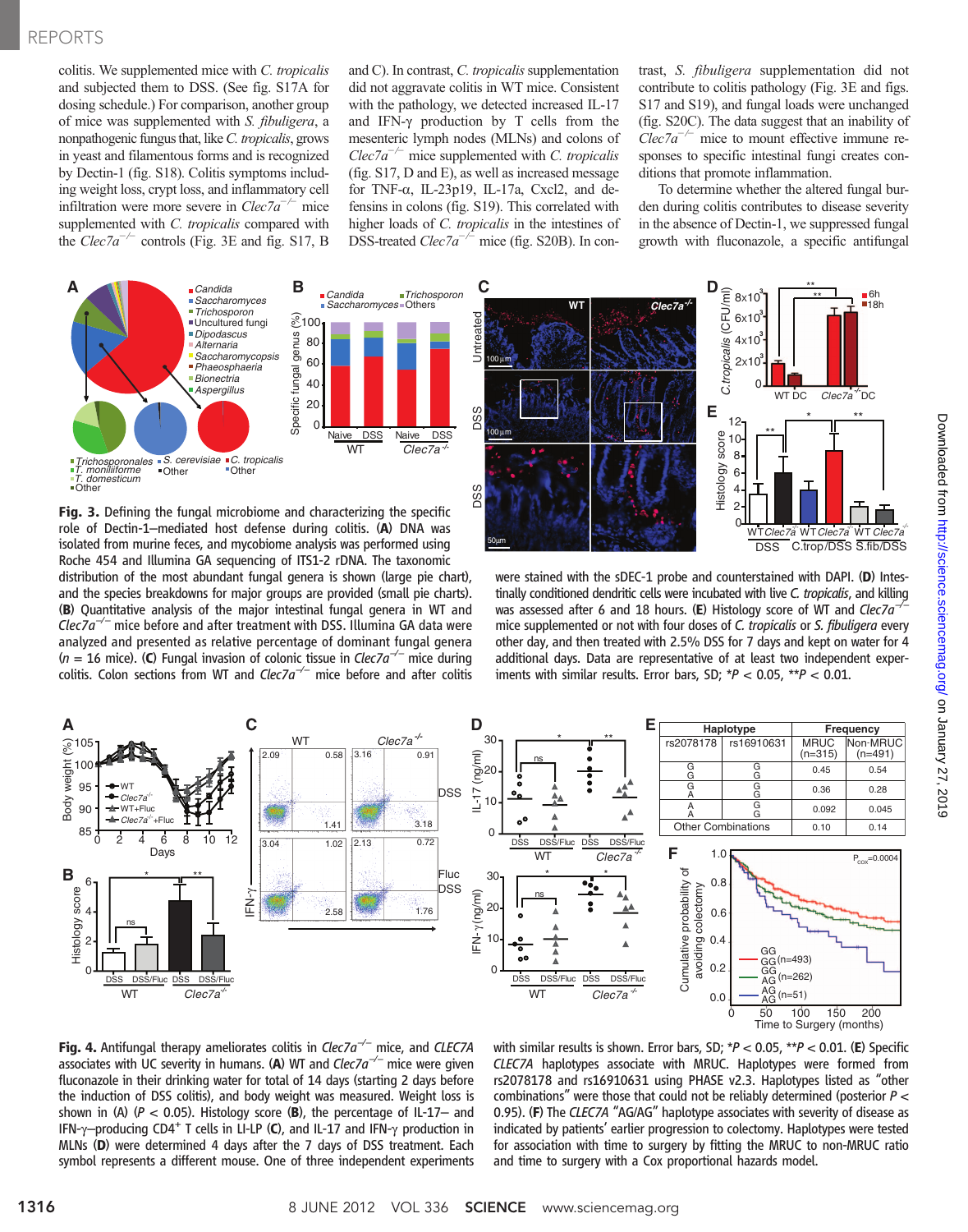Having established a role for Dectin-1 in fungal control during colitis in mice, we next explored whether there is an association between inflammatory bowel disease (IBD) and genetic variation of the human Dectin-1 gene (CLEC7A). Because the mouse model suggested that Dectin-1 is involved in the severity of colonic disease, we focused our human studies on ulcerative colitis (UC), a disease of the colon, and in particular on severe UC. Up to 30% of patients with UC require colectomy, usually for severe disease that will not respond to medical therapy, including systemic corticosteroids, cyclosporine, and biological therapies [that is, medically refractory UC (MRUC)]. We compared CLEC7A alleles in an MRUC group with those from a group of patients with UC who had not required colectomy (non-MRUC) (25). We identified an association of CLEC7A single-nucleotide polymorphism rs2078178 in patients with MRUC (logistic regression,  $P = 0.007$ ). Notably, a two-marker haplotype, rs2078178 to rs16910631, was more strongly associated with MRUC (AG haplotype; logistic regression,  $P = 0.00013$ ; and Fisher's test,  $P = 0.0005$ ) (Fig. 4E and fig. S22 and table S1), a shorter time to surgery, and thus with a more severe UC (Fig. 4F). Compared with healthy controls, the haplotype is strongly associated with MRUC and not with non-MRUC, further consistent with the idea that the haplotype is associated with severe disease (table S2). CLEC7A has not been identified in any genome-wide association study yet as an IBD susceptibility gene. Unlike susceptibility genes that predispose to disease, severity gene variants aggravate disease that is initially established through other mechanisms. The CLEC7A risk haplotype we report here fits the latter situation and agrees with our observation that  $Clec7a^{-/-}$  mice do not develop spontaneous colitis. These findings suggest more in-depth studies on the role of the CLEC7A gene and pathway on the natural history of UC and will require further validation in independent cohorts.

A deeper understanding of the mechanisms by which fungi stimulate inflammatory immune responses in the gut may lead to better therapies for IBD and may be especially beneficial to patients with particularly severe forms of UC carrying the risk haplotype of the gene for Dectin-1. Overall, the idea that fungi are present in the gut and that they interact strongly with the immune system will fundamentally alter how we think about the gut microflora and inflammatory bowel diseases.

#### References and Notes

- 1. C. Lupp et al., Cell Host Microbe 2, 204 (2007).
- 2. B. P. Willing et al., Gastroenterology 139, 1844, e1 (2010).
- 3. E. Elinav et al., Cell 145, 745 (2011).
- 4. M. Arumugam et al., Nature 473, 174 (2011). 5. J. Henao-Mejia et al., Nature 482, 179 (2012).
- 6. M. Vijay-Kumar et al., Science 328, 228 (2010).
- 
- 7. J. Qin et al., Nature 464, 59 (2010).
- 8. A. J. Scupham et al., Appl. Environ. Microbiol. 72, 793 (2006).
- 9. S. J. Ott et al., Scand. J. Gastroenterol. 43, 831 (2008).
- 10. S. C. Cheng et al., J. Leukoc. Biol. 90, 357 (2011).
- 11. S. I. Gringhuis et al., Nat. Immunol. 13, 246 (2012).
- 12. S. LeibundGut-Landmann et al., Nat. Immunol. 8, 630 (2007).

13. H. R. Conti et al., J. Exp. Med. 206, 299 (2009).

- 14. B. Ferwerda et al., N. Engl. J. Med. 361, 1760 (2009). 15. E. O. Glocker et al., N. Engl. J. Med. 361, 1727 (2009).
- 16. P. R. Taylor et al., Nat. Immunol. 8, 31 (2007).
- 17. A. Franke et al., Nat. Genet. 42, 292 (2010).
- 18. D. P. McGovern et al., Nat. Genet. 42, 332 (2010).
- 19. C. H. Seow et al., Am. J. Gastroenterol. 104, 1426 (2009).
- 20. S. Joossens et al., Gastroenterology 122, 1242 (2002).
- 21. B. N. Gantner, R. M. Simmons, D. M. Underhill, EMBO J.
	- 24, 1277 (2005).
- 22. M. A. Ghannoum et al., PLoS Pathoq. 6, e1000713 (2010).
- 23. W. S. Garrett et al., Cell Host Microbe 8, 292 (2010).
- 24. S. Jawhara et al., J. Infect. Dis. 197, 972 (2008).
- 25. T. Haritunians et al., Inflamm. Bowel Dis. 16, 1830 (2010).

Acknowledgments: This study was supported in part by the National Institute of Allergy and Infectious Diseases, NIH (AI071116 to D.M.U.) and the Janis and William Wetsman Family Chair in Inflammatory Bowel Disease Research (D.M.U.). I.D.I. held a Research Fellowship Award (3064) from the Crohn's and Colitis Foundation of America. Further support came from National Institute of Diabetes and Digestive and Kidney Diseases, NIH, grant P01-DK046763; UCLA Clinical and Translational Science Institute grant UL1RR033176; Cedars-Sinai Medical Center Inflammatory Bowel and Immunobiology Research Institute Funds; The Feintech Family Chair in IBD (S. R. Targan); The Cedars-Sinai Board of Governors' Chair in Medical Genetics ( J.I.R.); The Abe and Claire Levine Chair in Pediatric IBD (M.D.); and The Joshua L. and Lisa Z. Greer Chair in IBD Genetics (D.M.). G.D.B. is supported by the Wellcome Trust. Clec7a<sup>-/-</sup> mice are available through a Material Transfer Agreement with the University of Aberdeen. The data presented in this paper are tabulated in the main paper and in the supplementary materials. All sequences generated in this study have been deposited in the National Center for Biotechnology Information, NIH, Short Read Archive (www.ncbi.nlm.nih. gov/Traces/sra, accession no. SRA051853.1). G.D.B. is an advisory board member of MiniVax and Fiberbiotics. M.D. is a consultant for Prometheus Labs.

## Supplementary Materials

www.sciencemag.org/cgi/content/full/336/6086/1314/DC1 Materials and Methods Figs. S1 to S22 Tables S1 and S2 References (26–40)

12 March 2012; accepted 27 April 2012 10.1126/science.1221789

## Chemokine Gene Silencing in Decidual Stromal Cells Limits T Cell Access to the Maternal-Fetal Interface

Patrice Nancy,<sup>1</sup> Elisa Tagliani,<sup>1</sup> Chin-Siean Tay,<sup>1</sup> Patrik Asp,<sup>2</sup>\* David E. Levy,  $1,2$  Adrian Erlebacher $1,2$ †

The chemokine-mediated recruitment of effector T cells to sites of inflammation is a central feature of the immune response. The extent to which chemokine expression levels are limited by the intrinsic developmental characteristics of a tissue has remained unexplored. We show in mice that effector T cells cannot accumulate within the decidua, the specialized stromal tissue encapsulating the fetus and placenta. Impaired accumulation was in part attributable to the epigenetic silencing of key T cell–attracting inflammatory chemokine genes in decidual stromal cells, as evidenced by promoter accrual of repressive histone marks. These findings give insight into mechanisms of fetomaternal immune tolerance, as well as reveal the epigenetic modification of tissue stromal cells as a modality for limiting effector T cell trafficking.

esides being essential for reproductive success, the ability of the allogeneic fetus and placenta to avoid rejection by the

maternal immune system during pregnancy (i.e., fetomaternal tolerance) has served as a paradigm for the study of organ-specific immune tolerance

 $(1)$ . Recent work on this problem has made use of a mouse mating system in which wild-type females are crossed with males hemizygous for the Act-mOVA transgene (2) to generate concepti expressing a transmembrane form of the model antigen chicken egg ovalbumin (OVA) from the ubiquitously active  $\beta$ -actin promoter (3, 4). As early as embryonic day 7.5 (E7.5), OVA is expressed at high levels by trophoblasts directly contacting the uterus (i.e., at the maternal/fetal interface)  $(3)$ , thus exposing maternal tissue to a surrogate fetal/placental antigen that should in principle allow for T cell priming and render the conceptus susceptible to attack by antigen-specific cytotoxic T lymphocytes (CTLs).

<sup>&</sup>lt;sup>1</sup>Department of Pathology, New York University School of Medicine, New York, NY 10016, USA. <sup>2</sup>New York University Cancer Institute, New York University School of Medicine, New York, NY 10016, USA.

<sup>\*</sup>Present address: Liver Transplant Program, Montefiore Medical Center, Albert Einstein College of Medicine, Bronx, NY 10467, USA.

<sup>†</sup>To whom correspondence should be addressed. E-mail: adrian.erlebacher@nyumc.org